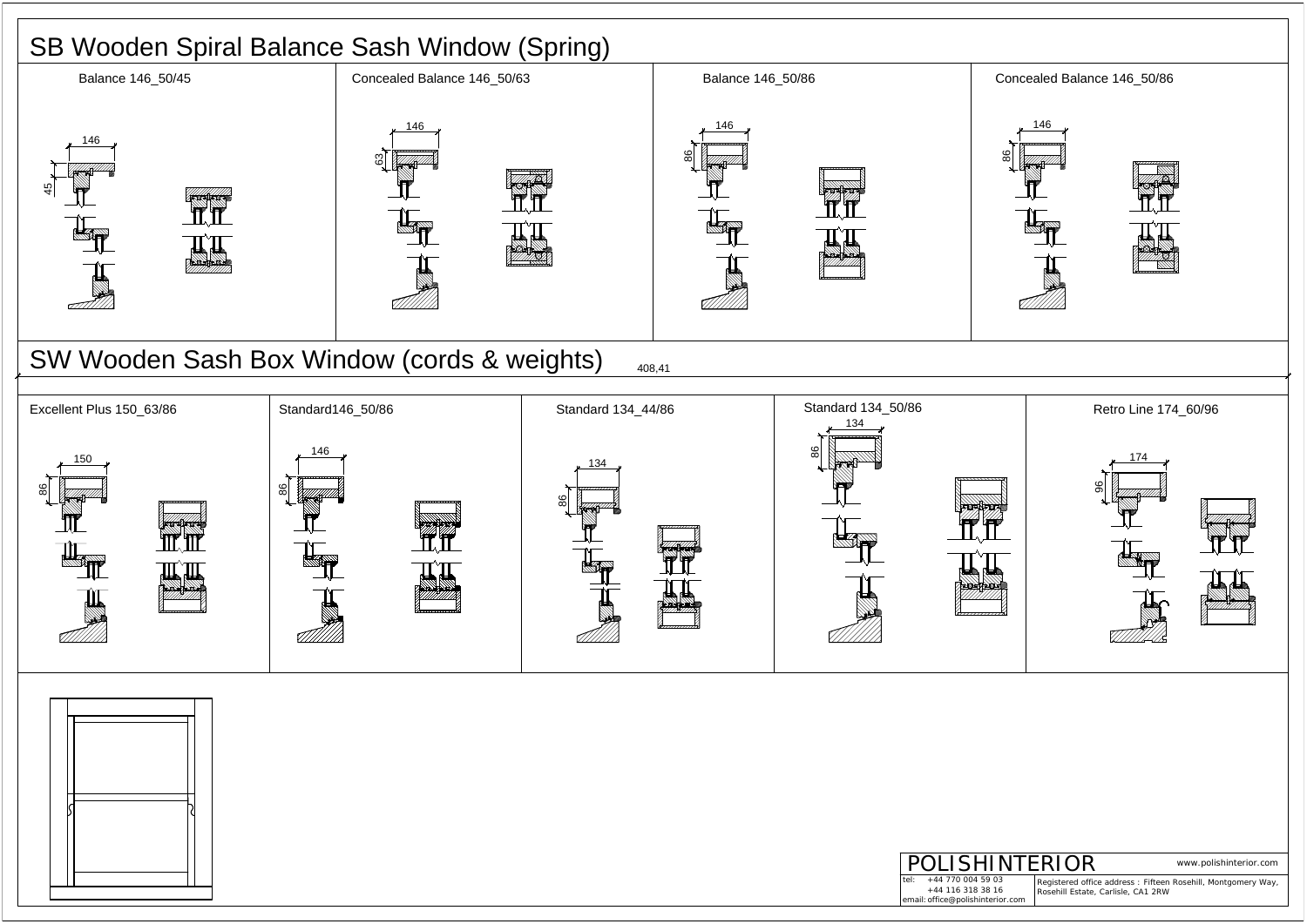## SB Wooden Spiral Balance Sash Windows

Type: Spiral (Springs) Model: Balance 146\_50/45 Glass: Double Pane ( 4/16Ar/4)





### POLISHINTERIOR www.polishinterior.com

tel:  $+44\,770\,004\,59\,03$ +44 116 318 38 16 email:office@polishinterior.com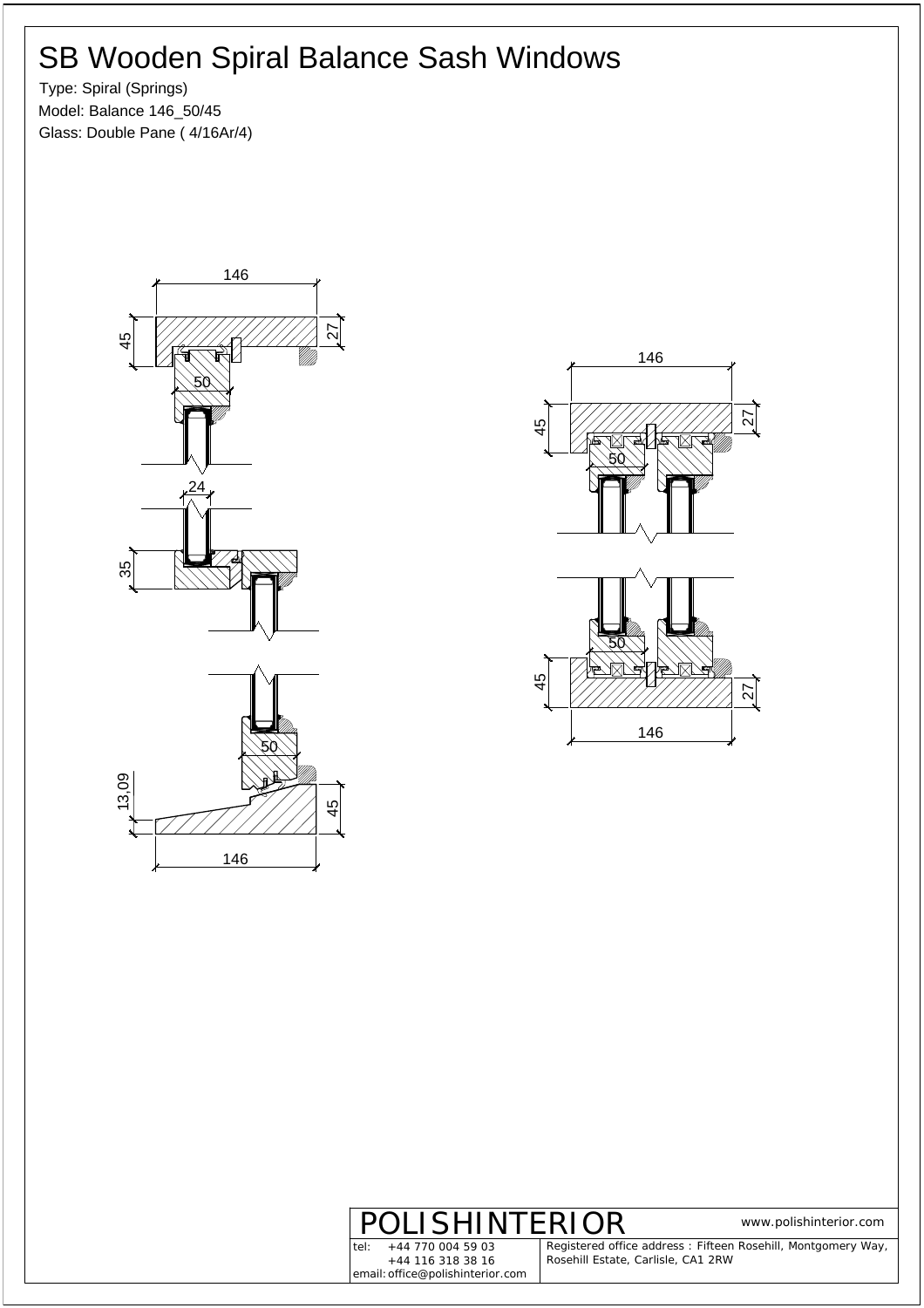### SB Wooden Spiral Balance Sash Windows

Type: Spiral (Springs) Model: Concealed Balance 146\_50/63 Glass: Double Pane ( 4/16Ar/4)



 $\sum_{i=1}^{n}$   $\frac{1}{2}$ 



tel:  $+44\,770\,004\,59\,03$ +44 116 318 38 16 email:office@polishinterior.com

 $\text{ERIOR}$  www.polishinterior.com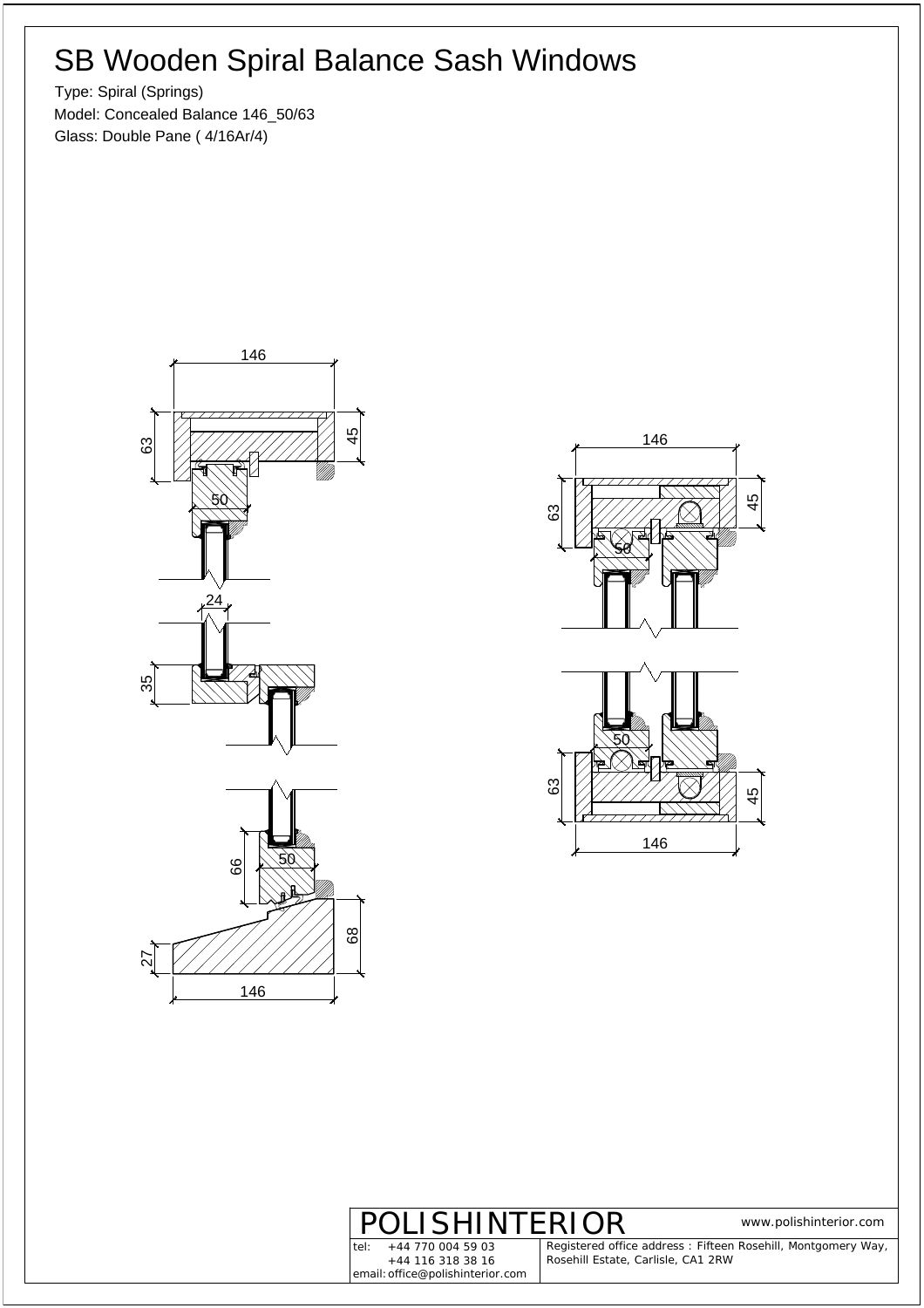## SB Wooden Spiral Balance Sash Windows

Type: Spiral (Springs) Model: Concealed Balance 146\_50/86 Glass: Double Pane ( 4/16Ar/4)





tel:  $+44\,770\,004\,59\,03$ +44 116 318 38 16 email:office@polishinterior.com